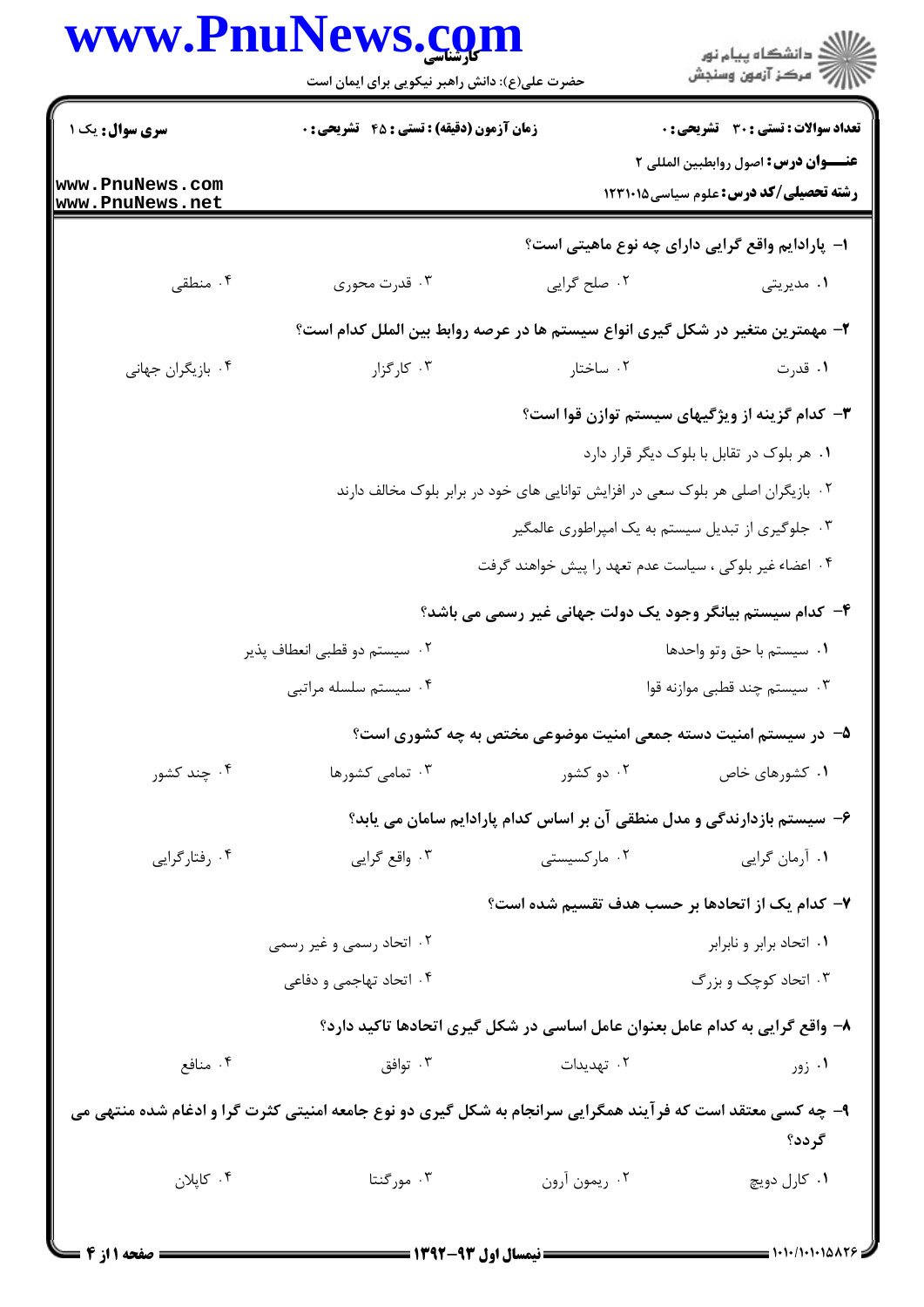|                                    | حضرت علی(ع): دانش راهبر نیکویی برای ایمان است                                          |                         | ڪ دانشڪاه پيا <sub>م</sub> نور<br><mark>ر</mark> ⊽ مرڪز آزمون وسنڊش                  |  |
|------------------------------------|----------------------------------------------------------------------------------------|-------------------------|--------------------------------------------------------------------------------------|--|
| <b>سری سوال : ۱ یک</b>             | <b>زمان آزمون (دقیقه) : تستی : 45 گتشریحی : 0</b>                                      |                         | تعداد سوالات : تستى : 30 قشريحى : 0                                                  |  |
| www.PnuNews.com<br>www.PnuNews.net |                                                                                        |                         | عنـــوان درس: اصول روابطبين المللي ٢<br><b>رشته تحصیلی/کد درس:</b> علوم سیاسی1۲۳۱۰۱۵ |  |
|                                    |                                                                                        |                         | ∙ا− کدامیک از بحران ها در درون یکی از واحدهای سیستم بین الملل بوجود می آید؟          |  |
| ۰۴ بحران جهاني                     | ۰۳ بحران منطقه ای                                                                      | ۰۲ بحران ملي و داخلي    | ۰۱ بحران محلی                                                                        |  |
|                                    |                                                                                        |                         | 11- كدام گزينه جزو فرآيند بحران محسوب مي شود؟                                        |  |
| ۰۴ تعاملات أشوب ساز                | ۰۳ طغیان                                                                               | ۰۲ شدت زدایی            | ٠١. انقلاب                                                                           |  |
|                                    |                                                                                        |                         | ۱۲- جنگ های تمام عیار از عواقب کدام بحران محسوب می شود؟                              |  |
| ۰۴ بحران داخلی                     | ۰۳ بحران افقي                                                                          | ۰۲ بحران عمودی          | ٠١. بحران منطقه اي                                                                   |  |
|                                    |                                                                                        |                         | ۱۳– کدام یک از عوامل ذیل در کاهش شدت بحران ها می تواند تاثیر گذار باشد؟              |  |
| ۰۴ نهادها                          | ۰۳ سازمانهای بین المللی                                                                | ۰۲ ملت                  | ۰۱ دولتها                                                                            |  |
|                                    |                                                                                        |                         | ۱۴– از دیدگاه کاپلان کدام سیستم را می توان با یک کنفدراسیون جهانی شبیه سازی نمود؟    |  |
|                                    | ۰۲ سیستم امنیت دسته جمعی                                                               |                         | ٠١ سيستم سلسله مراتبى                                                                |  |
|                                    | ۰۴ سیستم با حق وتو واحدها                                                              |                         | ۰۳ سیستم یونیورسالیستی                                                               |  |
|                                    |                                                                                        |                         | ۱۵– چه کسی معتقد است که سیستم نوین جهانی در قالب سرمایه داری معنا و مفهوم می یابد؟   |  |
| ۰۴ والتز                           | ۰۳ والرشتاين                                                                           | ۰۲ مورگنتا              | ٠١ كاپلان                                                                            |  |
|                                    |                                                                                        |                         | ۱۶– در دیدگاه عین گرا امنیت به چه عنوانی مطرح می باشد؟                               |  |
| ۰۴ گفتمان برتر                     | ۰۳ گفتمان حاكم                                                                         | ۰۲ داده                 | ۰۱ ساخته                                                                             |  |
|                                    | IY− در كدام نوع  از  امنيت بايستي از طريق يک ائتلاف بين المللي به مقابله با آن پرداخت؟ |                         |                                                                                      |  |
|                                    | ۰۲ امنیت مشترک                                                                         |                         | ٠١. امنيت جامع                                                                       |  |
|                                    | ۰۴ امنیت مبتنی بر همکاری                                                               |                         | ۰۳ امنیت جمعی                                                                        |  |
|                                    |                                                                                        |                         | <b>۱۸</b> - در پارادایم واقع گرایی در سطح دوم امنیت به چه صورت مطرح می باشد؟         |  |
| ۰۴ سطح سیستمی                      | ۰۳ سطح دولت - کشور                                                                     | ۰۲ وضع اجتما <i>ع</i> ی | ٠١ وضع طبيعي                                                                         |  |
|                                    |                                                                                        |                         | ۱۹- چه عاملی بعنوان دومین پارامتر امنیت، ناشی از نیروی تکنولوژی است؟                 |  |
| ۰۴ وابستگی متقابل                  | ۰۳ قدرت                                                                                | ۰۲ تهدیدات              | ۰۱ زور                                                                               |  |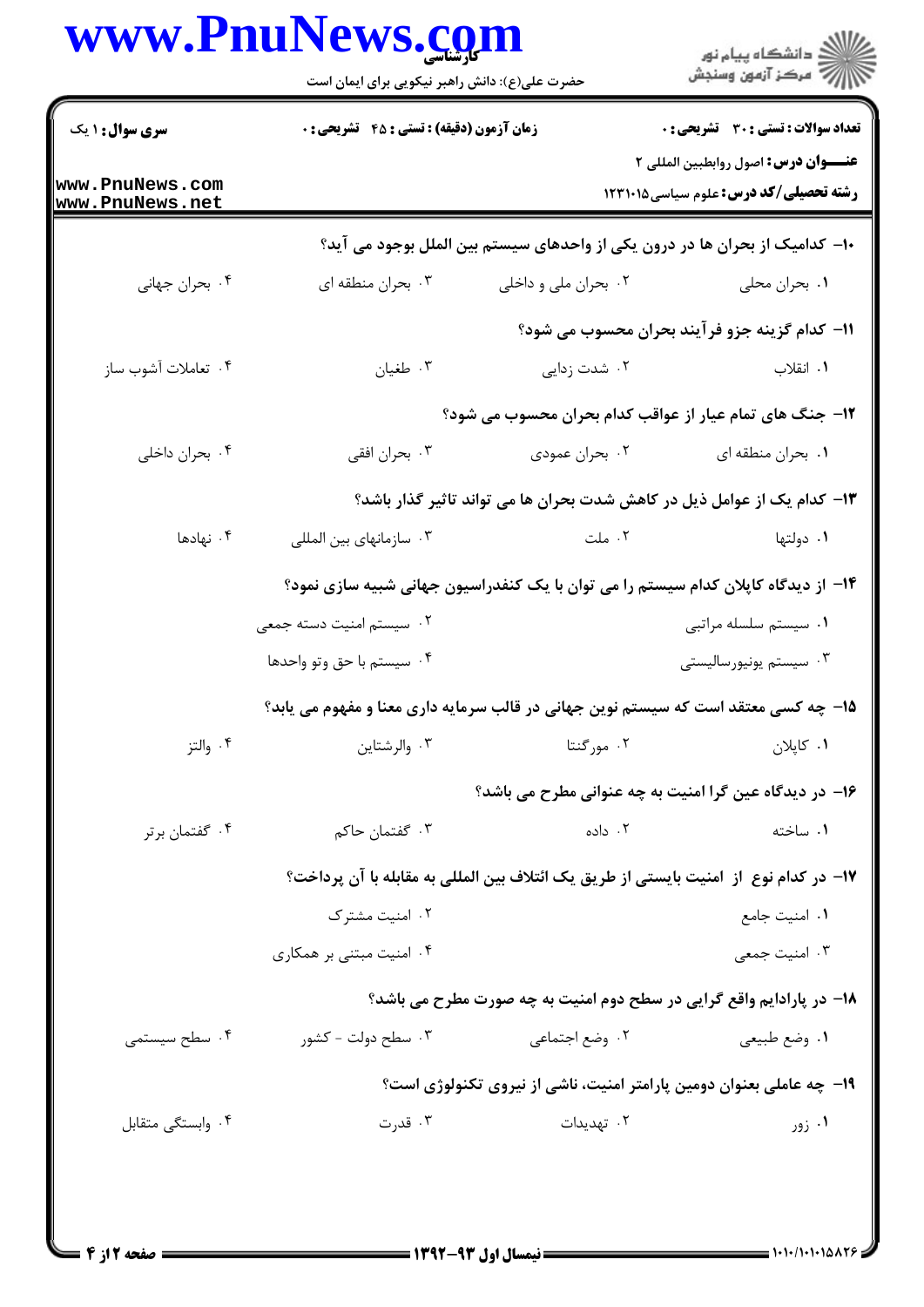|                                    | www.PnuNews.com                                                                                                      |                                                                              | الاد دانشگاه پيام نور<br>الاسم مرکز آزمون وسنجش                                      |
|------------------------------------|----------------------------------------------------------------------------------------------------------------------|------------------------------------------------------------------------------|--------------------------------------------------------------------------------------|
| <b>سری سوال : ۱ یک</b>             | حضرت علی(ع): دانش راهبر نیکویی برای ایمان است<br><b>زمان آزمون (دقیقه) : تستی : 45 گتشریحی : 0</b>                   |                                                                              | <b>تعداد سوالات : تستی : 30 ٪ تشریحی : 0</b>                                         |
| www.PnuNews.com<br>www.PnuNews.net |                                                                                                                      |                                                                              | عنـــوان درس: اصول روابطبين المللي ٢<br><b>رشته تحصیلی/کد درس:</b> علوم سیاسی1۲۳۱۰۱۵ |
|                                    |                                                                                                                      | ۲۰– در کدام مورد موضوع جهانی شدن ابعاد سیاسی دارد؟                           |                                                                                      |
|                                    |                                                                                                                      | ١. جهاني شدن مستلزم شدت يافتن روابط بين فرهنگ هاست                           |                                                                                      |
|                                    |                                                                                                                      | ۰۲ آسیب پذیری محیطی سیستم بین الملل جنبه جهانی یافته است                     |                                                                                      |
|                                    | ۰۳ تولید و توزیع ویژگی جهانی یافته و موانع مبادلات و ارتباطات اقتصادی را از بین برده است                             |                                                                              |                                                                                      |
|                                    |                                                                                                                      | ۰۴ سیستم کنترل نظم ویژگی جهانی یافته و تمامی بخش های سیستم را تحت کنترل دارد |                                                                                      |
|                                    | <b>۲۱</b> – کدام عامل بعنوان یکی از مفاهیم نظری روابط بین الملل و معضلات بشر در تمامی سطوح ، محصول محیط سیستمی بشمار |                                                                              | می آید؟                                                                              |
| ۰۴ تهدیدات                         | ۰۳ قدرت محوري                                                                                                        | ۰۲ امنیت                                                                     | ٠١. اقتصاد محوري                                                                     |
|                                    | <b>۲۲</b> - این جمله « دولت های بزرگ در مقایسه با دولت های کوچک آمادگی بیشتری برای درگیر شدن در جنگ و تعارض دارند »  |                                                                              | از کیست؟                                                                             |
| ۰۴ چالرز                           | ۰۳ سینگر و اسمال                                                                                                     | ۰۲ آرنولد ولفر                                                               | ۰۱ هالستی                                                                            |
|                                    | ۲۳- از دیدگاه میخائیل هاس چه عاملی موجب برهم زننده وضع موجود و بروز تعارضات داخلی می شود؟                            |                                                                              |                                                                                      |
|                                    | ۰۲ رفتار ستيزشي                                                                                                      |                                                                              | ۰۱ بی نظمی های داخلی                                                                 |
|                                    | ۰۴ عدم تجانس در ترکیب جمعیتی                                                                                         |                                                                              | ۰۳ فرأيند توسعه                                                                      |
|                                    |                                                                                                                      |                                                                              | <b>34- خشونت بر چه اساسی تعریف می گردد؟</b>                                          |
| ۰۴ آشوب                            | ۰۳ فشار و زور                                                                                                        | ۰۲ تهدیدات                                                                   | ۰۱ قدرت و اقتدار                                                                     |
|                                    |                                                                                                                      |                                                                              | ۲۵– منظور از منافع ویژه چیست؟                                                        |
|                                    |                                                                                                                      |                                                                              | ۰۱ ناشی از وقایعی است که حادث می گردند                                               |
|                                    |                                                                                                                      |                                                                              | ۰۲ در طی فرآیند زمانی نسبتا طولانی ثابت می مانند                                     |
|                                    |                                                                                                                      |                                                                              | ۰۳ به نسبت زمان و فضا شرح داده می شوند                                               |
|                                    | ۰۴ شامل حفظ هویت فرهنگی ، سیاسی ، فیزیکی ملت و بقاء در مقابل تجاوز خارجی می باشد                                     |                                                                              |                                                                                      |
|                                    |                                                                                                                      | ۲۶– کدامیک جزو کارکردهای تاریخی سیستم توازن قوا است؟                         |                                                                                      |
|                                    | ۰۲ حفظ نظم موجود                                                                                                     |                                                                              | ۰۱ جلوگیری از جنگ                                                                    |
|                                    | ۰۴ حذف واحدها                                                                                                        |                                                                              | ۰۳ جلوگیری از ادغام واحدها                                                           |
|                                    |                                                                                                                      |                                                                              |                                                                                      |